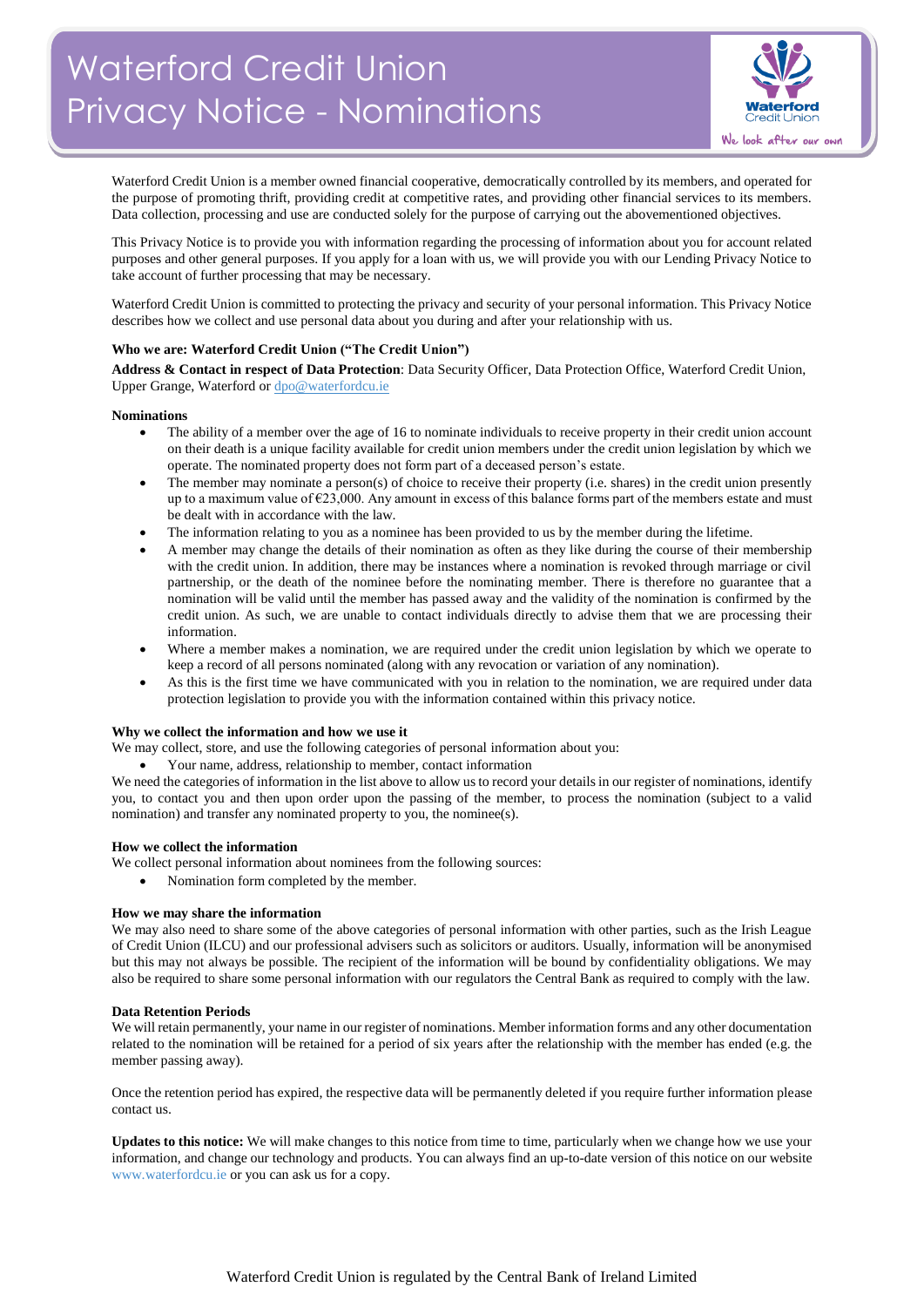# Waterford Credit Union Privacy Notice - Nominations



## *Your Rights in connection with your personal data* i To **enquire** whether we hold any of your personal data and **obtain information** about how your data is processed. **Request access** to any personal data held by Waterford Credit Union about you. **Request erasure** of your personal information. This enables you to ask us to delete or remove personal data where Ň there is no good reason for us continuing to process it. You also have the right to ask us to delete or remove your personal data where you have exercised your right to object to processing (see below). Have **inaccurate or incomplete personal data** we hold about you **rectified** so as to ensure all information we hold is correct. **Take your information to a different organisation** (data portability). You can request that Waterford Credit Union Ш provide you with a copy of any relevant personal data in a reusable format and/or request that we transfer your relevant personal data to another controller where it is technically feasible to do *(relevant personal data is personal data that you have provided to us or which is generated by your use of our service, which is processed by automated means and where the basis that we process it is on your consent or on a contract that you have entered into with us).* **Object and restrict the processing** of your data, where we are relying on a legitimate interest (or those of a third party) and there is something about your particular situation which makes you want to object to processing on this ground. You also have the right to object where we are processing your personal data for direct marketing purposes. You can also ask us to restrict or suspend processing personal data about you, in certain circumstances. **Object to automated decision making** processes. You have a **right to complain** to the Data Protection Commissioner (DPC) in respect of any processing of your data by **Post:** Data Protection Commissioner **Telephone:** +353 57 8684800, +353 (0)761 104 800

| 'ost: | Data Protection Commissioner<br>Canal House, Station Road<br>Portarlington<br>R32 AP23<br>Co Laois | <b>Telephone:</b><br>Lo Call:<br>Email: | $+353578684800, +353$<br>1890 252 231<br>info@dataprotection.ie |
|-------|----------------------------------------------------------------------------------------------------|-----------------------------------------|-----------------------------------------------------------------|
|       |                                                                                                    |                                         |                                                                 |

### **Please note that the above rights are not always absolute and there may be some limitations.***.t*

If you want access and/or copies of any of your personal data or if you want to review, verify, correct or request erasure of your personal information, object to the processing of your personal data, or request that we send you or a third party a copy of your relevant personal data in a reusable format please contact our Data Protection Office in writing using the contact details at the start of this Notice.

There is no fee in using any of your above rights, unless your request for access is clearly unfounded or excessive. We also reserve the right to refuse to comply with the request in such circumstances.